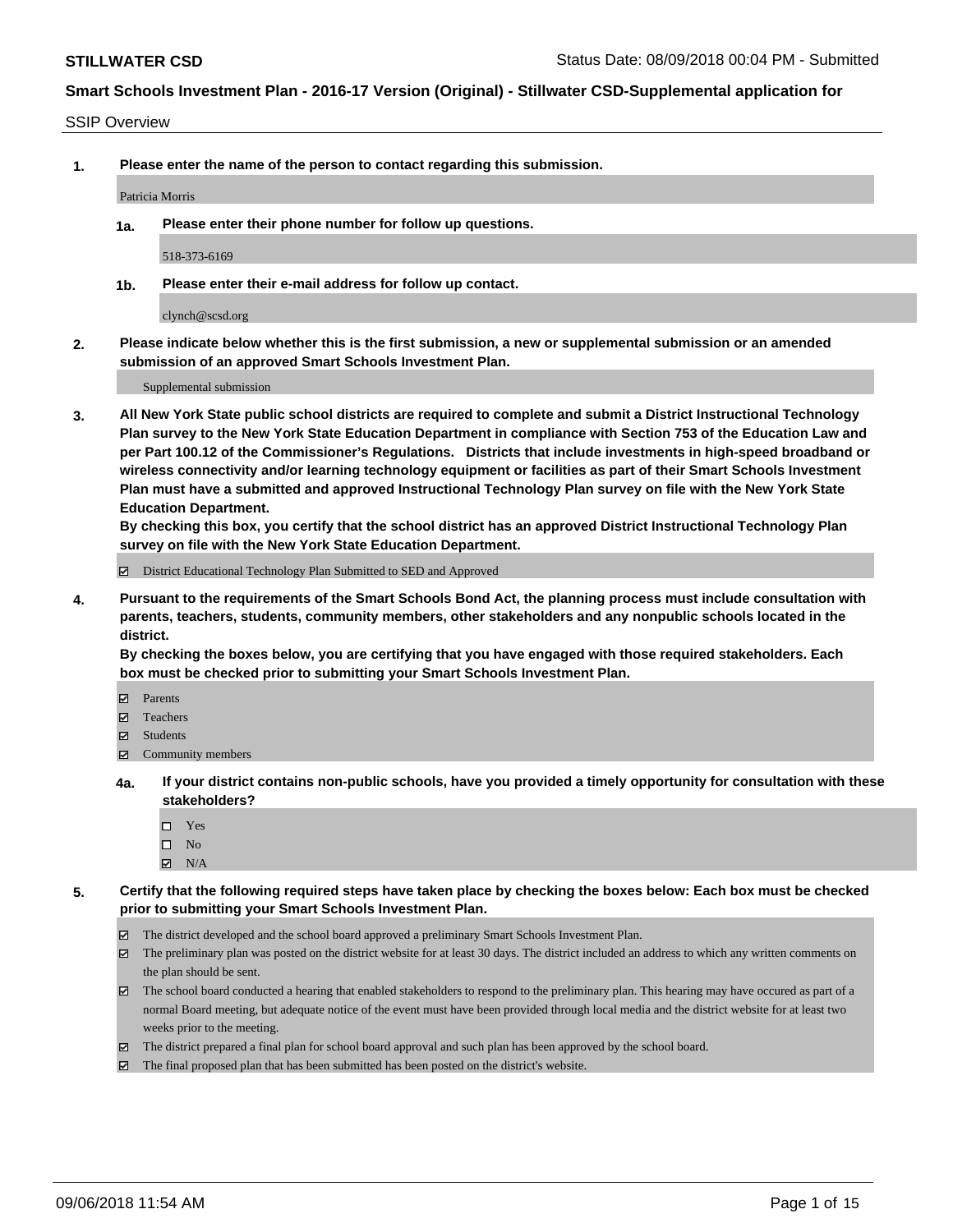SSIP Overview

**5a. Please upload the proposed Smart Schools Investment Plan (SSIP) that was posted on the district's website, along with any supporting materials. Note that this should be different than your recently submitted Educational Technology Survey. The Final SSIP, as approved by the School Board, should also be posted on the website and remain there during the course of the projects contained therein.**

SCSD approved SSIP items.pdf

**5b. Enter the webpage address where the final Smart Schools Investment Plan is posted. The Plan should remain posted for the life of the included projects.**

http://www.scsd.org/Publications/PDFs/2016-17/SSIP-Webdoc239%20(3).pdf

**6. Please enter an estimate of the total number of students and staff that will benefit from this Smart Schools Investment Plan based on the cumulative projects submitted to date.**

1,300

**7. An LEA/School District may partner with one or more other LEA/School Districts to form a consortium to pool Smart Schools Bond Act funds for a project that meets all other Smart School Bond Act requirements. Each school district participating in the consortium will need to file an approved Smart Schools Investment Plan for the project and submit a signed Memorandum of Understanding that sets forth the details of the consortium including the roles of each respective district.**

 $\Box$  The district plans to participate in a consortium to partner with other school district(s) to implement a Smart Schools project.

### **8. Please enter the name and 6-digit SED Code for each LEA/School District participating in the Consortium.**

| <b>Partner LEA/District</b> | <b>ISED BEDS Code</b> |
|-----------------------------|-----------------------|
| (No Response)               | (No Response)         |

### **9. Please upload a signed Memorandum of Understanding with all of the participating Consortium partners.**

(No Response)

**10. Your district's Smart Schools Bond Act Allocation is:**

\$856,046

**11. Enter the budget sub-allocations by category that you are submitting for approval at this time. If you are not budgeting SSBA funds for a category, please enter 0 (zero.) If the value entered is \$0, you will not be required to complete that survey question.**

|                                       | Sub-<br>Allocations |
|---------------------------------------|---------------------|
| <b>School Connectivity</b>            | $\mathbf 0$         |
| Connectivity Projects for Communities | $\Omega$            |
| Classroom Technology                  | 348,428             |
| Pre-Kindergarten Classrooms           | 0                   |
| Replace Transportable Classrooms      | 0                   |
| High-Tech Security Features           | $\Omega$            |
| Totals:                               | 348,428             |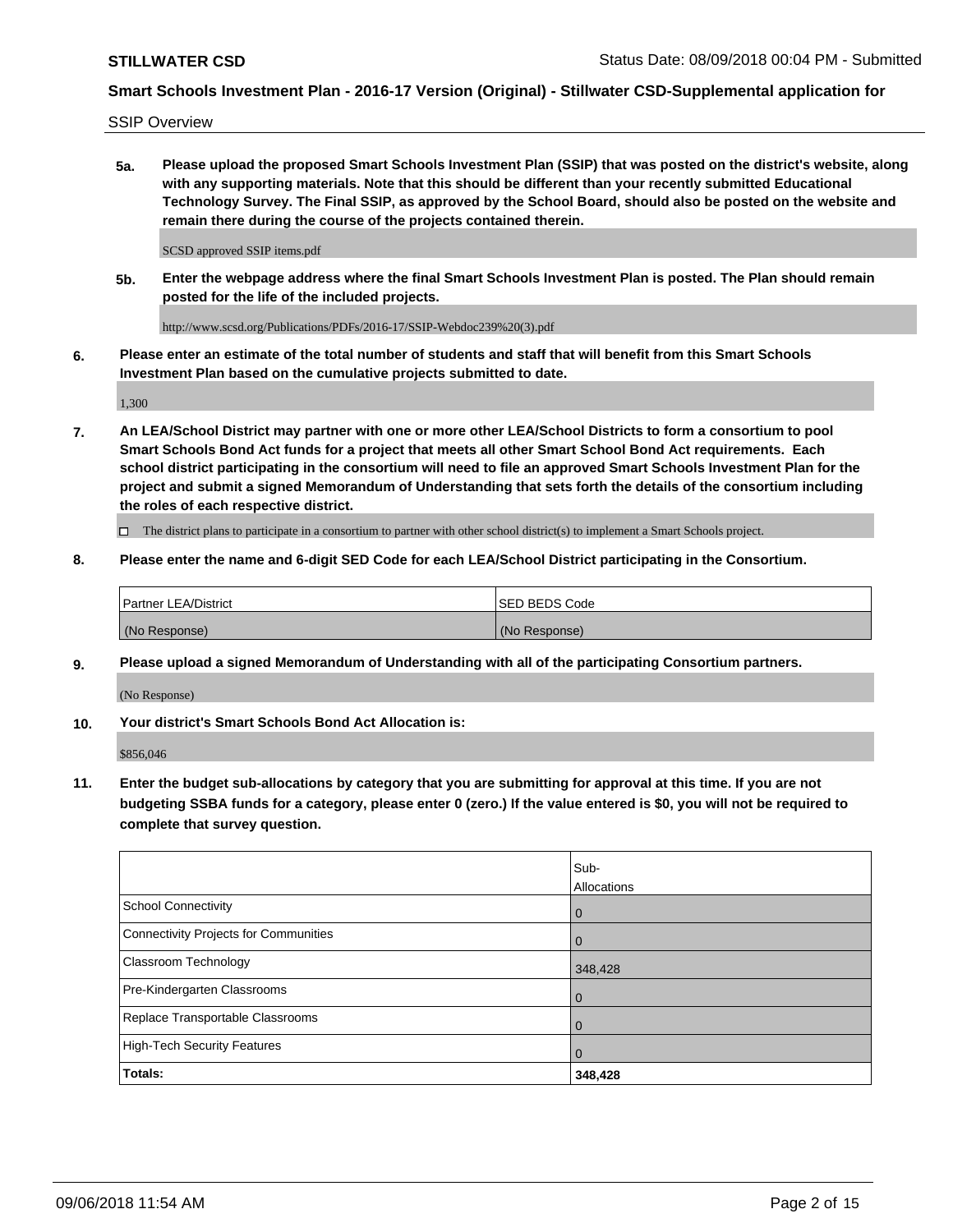School Connectivity

- **1. In order for students and faculty to receive the maximum benefit from the technology made available under the Smart Schools Bond Act, their school buildings must possess sufficient connectivity infrastructure to ensure that devices can be used during the school day. Smart Schools Investment Plans must demonstrate that:**
	- **• sufficient infrastructure that meets the Federal Communications Commission's 100 Mbps per 1,000 students standard currently exists in the buildings where new devices will be deployed, or**
	- **• is a planned use of a portion of Smart Schools Bond Act funds, or**
	- **• is under development through another funding source.**

**Smart Schools Bond Act funds used for technology infrastructure or classroom technology investments must increase the number of school buildings that meet or exceed the minimum speed standard of 100 Mbps per 1,000 students and staff within 12 months. This standard may be met on either a contracted 24/7 firm service or a "burstable" capability. If the standard is met under the burstable criteria, it must be:**

**1. Specifically codified in a service contract with a provider, and**

**2. Guaranteed to be available to all students and devices as needed, particularly during periods of high demand, such as computer-based testing (CBT) periods.**

**Please describe how your district already meets or is planning to meet this standard within 12 months of plan submission.**

(No Response)

**1a. If a district believes that it will be impossible to meet this standard within 12 months, it may apply for a waiver of this requirement, as described on the Smart Schools website. The waiver must be filed and approved by SED prior to submitting this survey.**

 $\Box$  By checking this box, you are certifying that the school district has an approved waiver of this requirement on file with the New York State Education Department.

### **2. Connectivity Speed Calculator (Required)**

|                         | Number of<br>Students | Multiply by<br>100 Kbps | Divide by 1000 Current Speed<br>to Convert to<br>Required<br>Speed in Mb | lin Mb             | Expected<br>Speed to be<br>Attained Within   Required<br>12 Months | <b>Expected Date</b><br><b>When</b><br>Speed Will be<br>Met |
|-------------------------|-----------------------|-------------------------|--------------------------------------------------------------------------|--------------------|--------------------------------------------------------------------|-------------------------------------------------------------|
| <b>Calculated Speed</b> | (No<br>Response)      | (No Response)           | l (No<br>Response)                                                       | l (No<br>Response) | (No<br>Response)                                                   | (No<br>Response)                                            |

**3. Describe how you intend to use Smart Schools Bond Act funds for high-speed broadband and/or wireless connectivity projects in school buildings.**

(No Response)

**4. Describe the linkage between the district's District Instructional Technology Plan and the proposed projects. (There should be a link between your response to this question and your response to Question 1 in Part E. Curriculum and Instruction "What are the district's plans to use digital connectivity and technology to improve teaching and learning?)**

(No Response)

**5. If the district wishes to have students and staff access the Internet from wireless devices within the school building, or in close proximity to it, it must first ensure that it has a robust Wi-Fi network in place that has sufficient bandwidth to meet user demand.**

**Please describe how you have quantified this demand and how you plan to meet this demand.**

(No Response)

**6. As indicated on Page 5 of the guidance, the Office of Facilities Planning will have to conduct a preliminary review**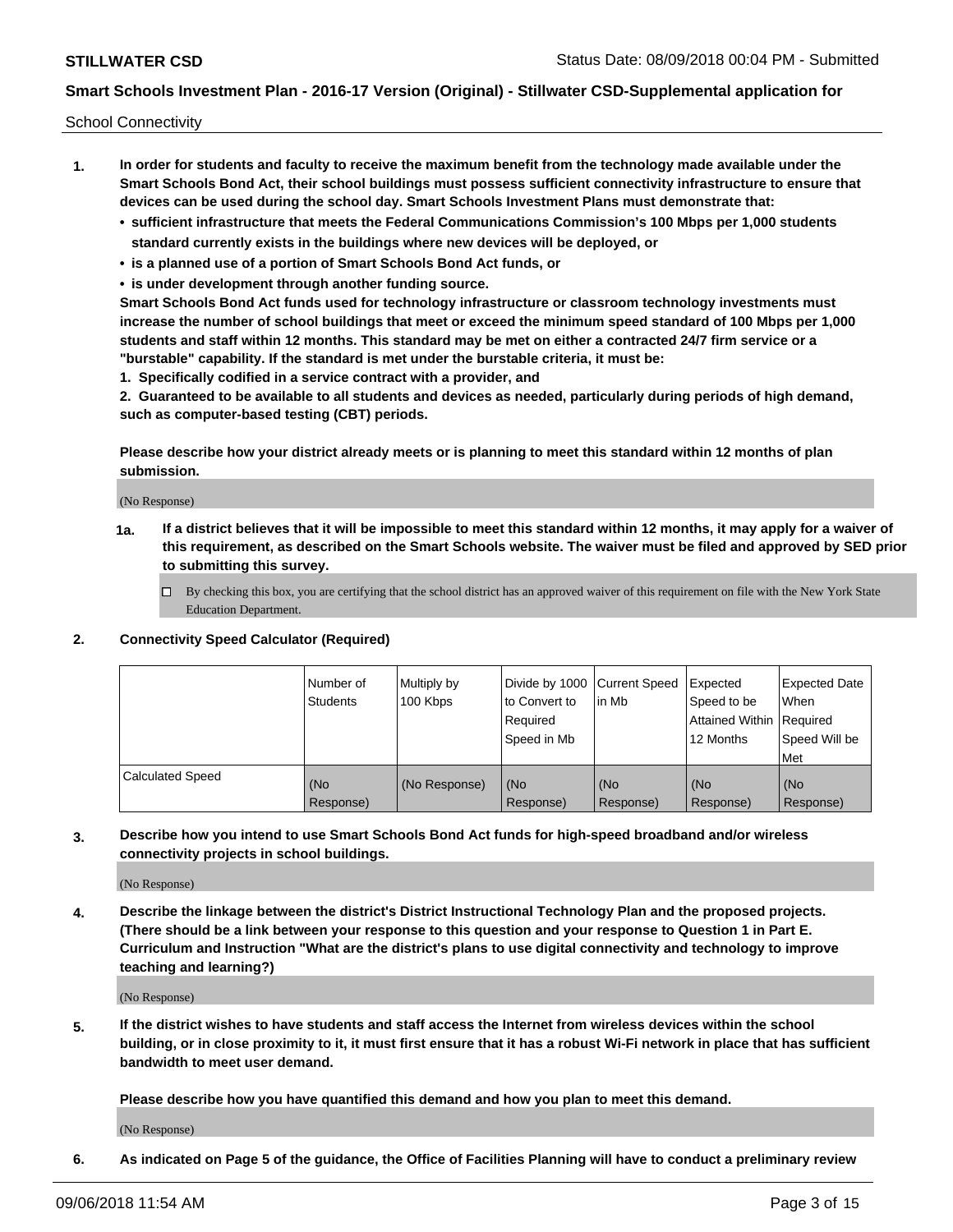School Connectivity

**of all capital projects, including connectivity projects.**

**Please indicate on a separate row each project number given to you by the Office of Facilities Planning.**

| Project Number |  |
|----------------|--|
|                |  |
|                |  |
| (No Response)  |  |
|                |  |

**7. Certain high-tech security and connectivity infrastructure projects may be eligible for an expedited review process as determined by the Office of Facilities Planning.**

**Was your project deemed eligible for streamlined review?**

(No Response)

**8. Include the name and license number of the architect or engineer of record.**

| Name          | License Number |
|---------------|----------------|
| (No Response) | (No Response)  |

**9. If you are submitting an allocation for School Connectivity complete this table. Note that the calculated Total at the bottom of the table must equal the Total allocation for this category that you entered in the SSIP Overview overall budget.** 

|                                            | Sub-              |
|--------------------------------------------|-------------------|
|                                            | <b>Allocation</b> |
| Network/Access Costs                       | (No Response)     |
| <b>Outside Plant Costs</b>                 | (No Response)     |
| School Internal Connections and Components | (No Response)     |
| <b>Professional Services</b>               | (No Response)     |
| Testing                                    | (No Response)     |
| <b>Other Upfront Costs</b>                 | (No Response)     |
| <b>Other Costs</b>                         | (No Response)     |
| Totals:                                    | 0                 |

**10. Please detail the type, quantity, per unit cost and total cost of the eligible items under each sub-category. This is especially important for any expenditures listed under the "Other" category. All expenditures must be eligible for tax-exempt financing to be reimbursed through the SSBA. Sufficient detail must be provided so that we can verify this is the case. If you have any questions, please contact us directly through smartschools@nysed.gov. NOTE: Wireless Access Points should be included in this category, not under Classroom Educational Technology, except those that will be loaned/purchased for nonpublic schools.**

| Select the allowable expenditure | Item to be purchased | Quantity      | <b>Cost per Item</b> | <b>Total Cost</b> |
|----------------------------------|----------------------|---------------|----------------------|-------------------|
| type.                            |                      |               |                      |                   |
| Repeat to add another item under |                      |               |                      |                   |
| each type.                       |                      |               |                      |                   |
| (No Response)                    | (No Response)        | (No Response) | (No Response)        | (No Response)     |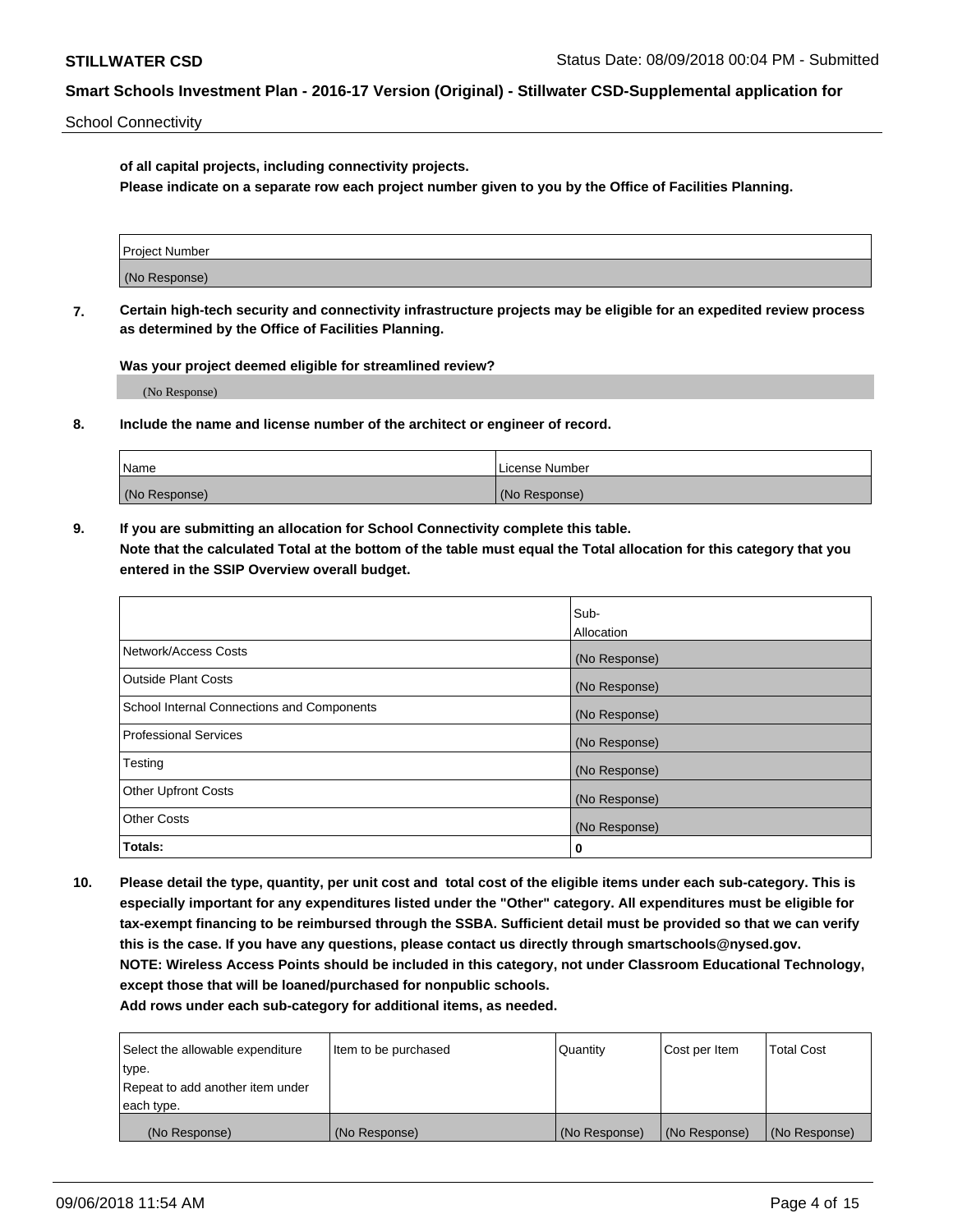Community Connectivity (Broadband and Wireless)

**1. Describe how you intend to use Smart Schools Bond Act funds for high-speed broadband and/or wireless connectivity projects in the community.**

(No Response)

**2. Please describe how the proposed project(s) will promote student achievement and increase student and/or staff access to the Internet in a manner that enhances student learning and/or instruction outside of the school day and/or school building.**

(No Response)

**3. Community connectivity projects must comply with all the necessary local building codes and regulations (building and related permits are not required prior to plan submission).**

 $\Box$  I certify that we will comply with all the necessary local building codes and regulations.

**4. Please describe the physical location of the proposed investment.**

(No Response)

**5. Please provide the initial list of partners participating in the Community Connectivity Broadband Project, along with their Federal Tax Identification (Employer Identification) number.**

| <b>Project Partners</b> | Federal ID#   |
|-------------------------|---------------|
| (No Response)           | (No Response) |

**6. If you are submitting an allocation for Community Connectivity, complete this table.**

**Note that the calculated Total at the bottom of the table must equal the Total allocation for this category that you entered in the SSIP Overview overall budget.**

|                                    | Sub-Allocation |
|------------------------------------|----------------|
| Network/Access Costs               | (No Response)  |
| <b>Outside Plant Costs</b>         | (No Response)  |
| <b>Tower Costs</b>                 | (No Response)  |
| <b>Customer Premises Equipment</b> | (No Response)  |
| <b>Professional Services</b>       | (No Response)  |
| Testing                            | (No Response)  |
| <b>Other Upfront Costs</b>         | (No Response)  |
| <b>Other Costs</b>                 | (No Response)  |
| Totals:                            | 0              |

**7. Please detail the type, quantity, per unit cost and total cost of the eligible items under each sub-category. This is especially important for any expenditures listed under the "Other" category. All expenditures must be capital-bond eligible to be reimbursed through the SSBA. If you have any questions, please contact us directly through smartschools@nysed.gov.**

| Select the allowable expenditure | Item to be purchased | Quantity      | Cost per Item | <b>Total Cost</b> |
|----------------------------------|----------------------|---------------|---------------|-------------------|
| type.                            |                      |               |               |                   |
| Repeat to add another item under |                      |               |               |                   |
| each type.                       |                      |               |               |                   |
| (No Response)                    | (No Response)        | (No Response) | (No Response) | (No Response)     |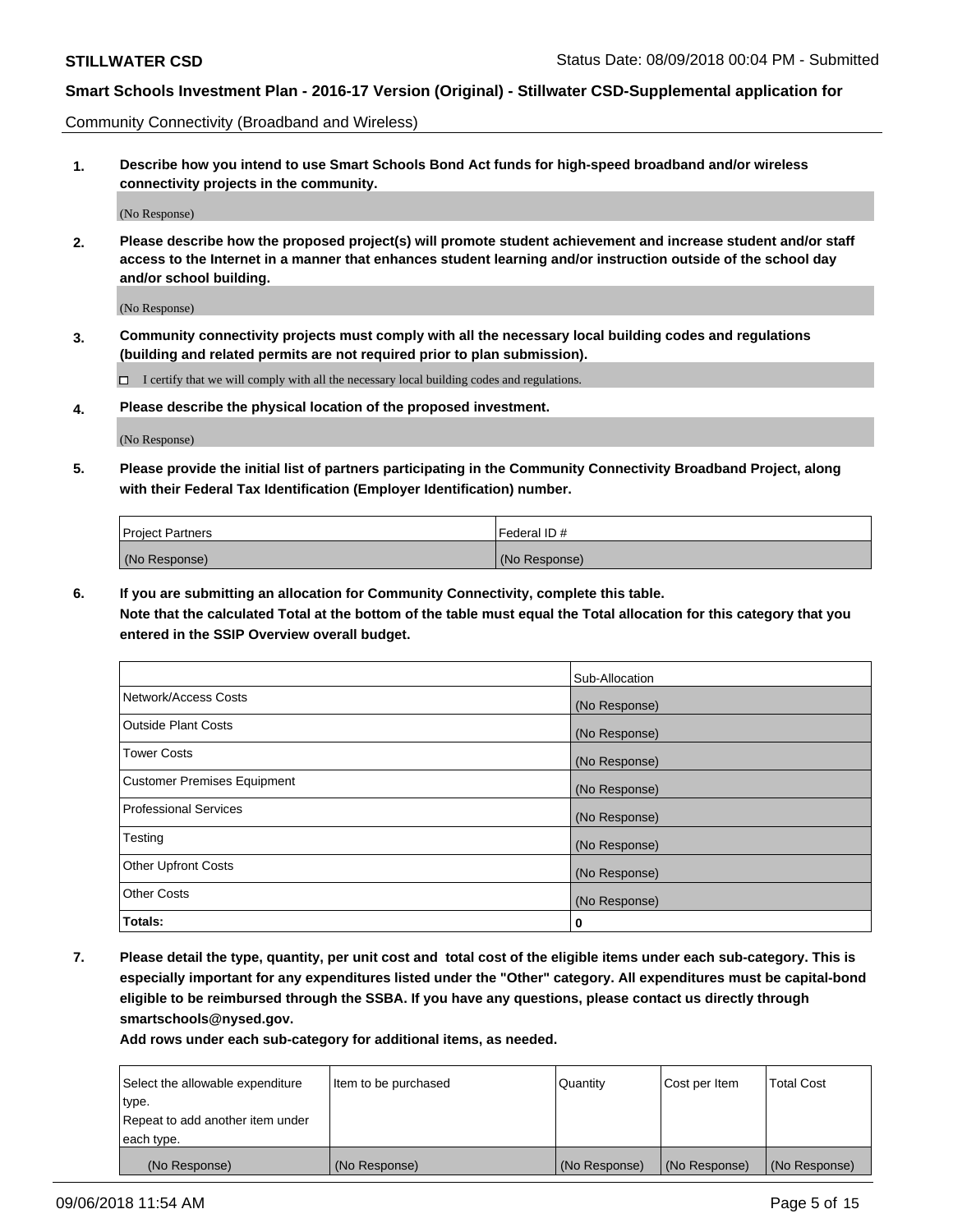### Classroom Learning Technology

**1. In order for students and faculty to receive the maximum benefit from the technology made available under the Smart Schools Bond Act, their school buildings must possess sufficient connectivity infrastructure to ensure that devices can be used during the school day. Smart Schools Investment Plans must demonstrate that sufficient infrastructure that meets the Federal Communications Commission's 100 Mbps per 1,000 students standard currently exists in the buildings where new devices will be deployed, or is a planned use of a portion of Smart Schools Bond Act funds, or is under development through another funding source. Smart Schools Bond Act funds used for technology infrastructure or classroom technology investments must increase the number of school buildings that meet or exceed the minimum speed standard of 100 Mbps per 1,000 students and staff within 12 months. This standard may be met on either a contracted 24/7 firm service or a "burstable" capability. If the standard is met under the burstable criteria, it must be:**

**1. Specifically codified in a service contract with a provider, and**

**2. Guaranteed to be available to all students and devices as needed, particularly during periods of high demand, such as computer-based testing (CBT) periods.**

**Please describe how your district already meets or is planning to meet this standard within 12 months of plan submission.**

The district currently provides 150Mbps of Internet bandwidth for 1098 students. This bandwidth exceeds the expectations of the Federal Communications Commission for computer based testing

- **1a. If a district believes that it will be impossible to meet this standard within 12 months, it may apply for a waiver of this requirement, as described on the Smart Schools website. The waiver must be filed and approved by SED prior to submitting this survey.**
	- By checking this box, you are certifying that the school district has an approved waiver of this requirement on file with the New York State Education Department.

## **2. Connectivity Speed Calculator (Required)**

|                         | l Number of<br>Students | Multiply by<br>100 Kbps | Divide by 1000 Current Speed<br>to Convert to<br>Required<br>Speed in Mb | in Mb | Expected<br>Speed to be<br>Attained Within Required<br>12 Months | <b>Expected Date</b><br><b>When</b><br>Speed Will be<br>l Met |
|-------------------------|-------------------------|-------------------------|--------------------------------------------------------------------------|-------|------------------------------------------------------------------|---------------------------------------------------------------|
| <b>Calculated Speed</b> | 1.098                   | 109.800                 | 110                                                                      | 150   | 150                                                              | met                                                           |

**3. If the district wishes to have students and staff access the Internet from wireless devices within the school building, or in close proximity to it, it must first ensure that it has a robust Wi-Fi network in place that has sufficient bandwidth to meet user demand.**

**Please describe how you have quantified this demand and how you plan to meet this demand.**

The district has a new, very robust Ruckus wireless network. Each classroom has a wireless access point that can handle 60 clients simutaneously with out issue. The wireless network can provide throughputs to each device exceeding 450mbps at 2.4 ghz or 1300mbps at 5ghz.

**4. All New York State public school districts are required to complete and submit an Instructional Technology Plan survey to the New York State Education Department in compliance with Section 753 of the Education Law and per Part 100.12 of the Commissioner's Regulations.**

**Districts that include educational technology purchases as part of their Smart Schools Investment Plan must have a submitted and approved Instructional Technology Plan survey on file with the New York State Education Department.**

By checking this box, you are certifying that the school district has an approved Instructional Technology Plan survey on file with the New York State Education Department.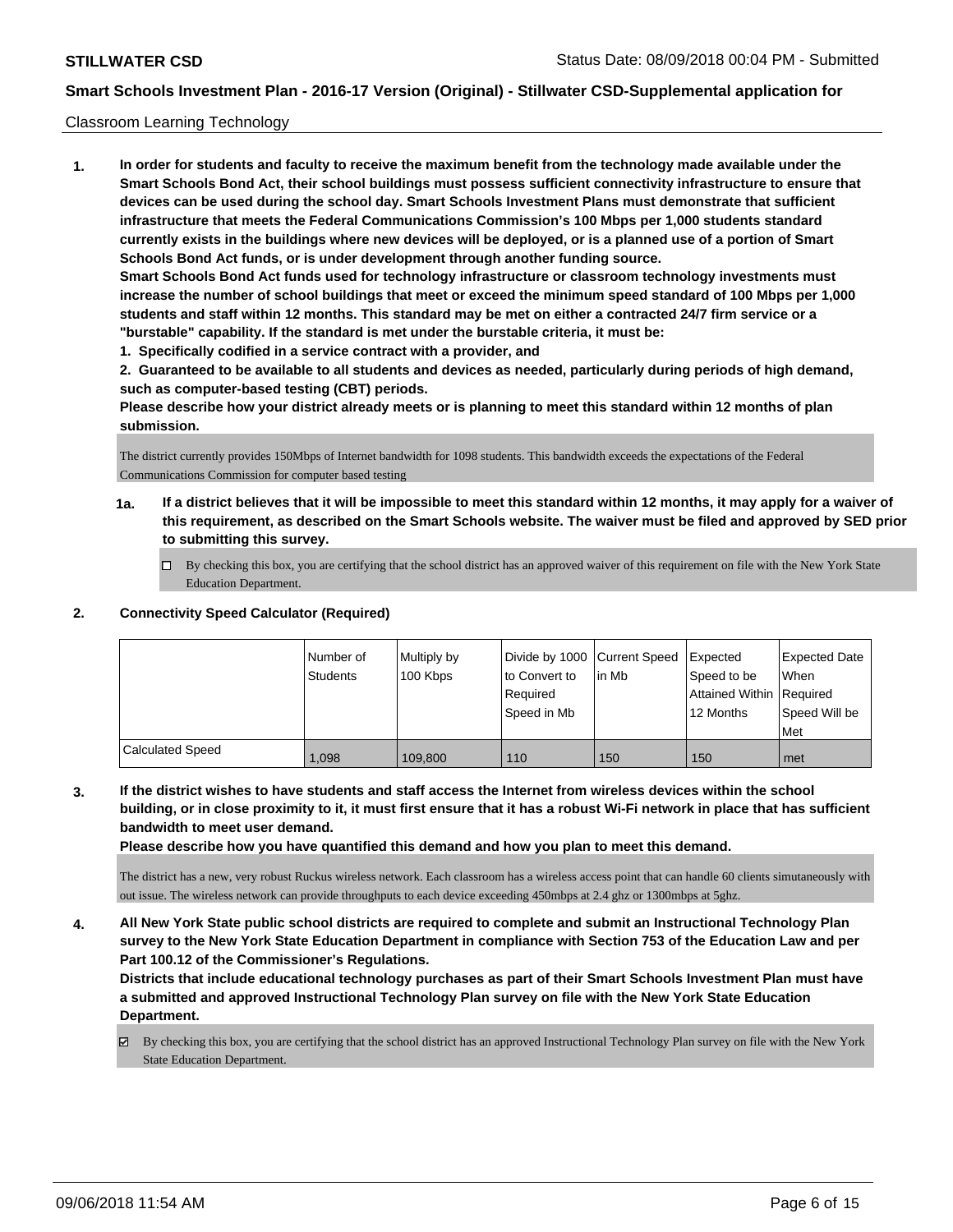### Classroom Learning Technology

**5. Describe the devices you intend to purchase and their compatibility with existing or planned platforms or systems. Specifically address the adequacy of each facility's electrical, HVAC and other infrastructure necessary to install and support the operation of the planned technology.**

The requested monies will be used for the district to completely finish the project to replace all classroom smartboards and digital projectors with new Interactive touch panels. The monies required will be used to outfit the remaining 62 classrooms. Each classroom already has existing electrical network used for existing smartboards and projectors. The same electrical outlet can be utilized for this project without issue.

- **6. Describe how the proposed technology purchases will:**
	- **> enhance differentiated instruction;**
	- **> expand student learning inside and outside the classroom;**
	- **> benefit students with disabilities and English language learners; and**
	- **> contribute to the reduction of other learning gaps that have been identified within the district.**

**The expectation is that districts will place a priority on addressing the needs of students who struggle to succeed in a rigorous curriculum. Responses in this section should specifically address this concern and align with the district's Instructional Technology Plan (in particular Question 2 of E. Curriculum and Instruction: "Does the district's instructional technology plan address the needs of students with disabilities to ensure equitable access to instruction, materials and assessments?" and Question 3 of the same section: "Does the district's instructional technology plan address the provision of assistive technology specifically for students with disabilities to ensure access to and participation in the general curriculum?"**

Interactive touch flat panels are very capable learning tools in the classroom, they also adapt excellently to work with those who are physically impaired. Their interfaces are customizable to be used by the blind, or other visual impairments, they have voice over, screen magnification, high contrast, tap dragging, built in microphones and text readers. They can convert text to speech, and speech to text. Classroom Interactive Touch Panels are significantly beneficial to students with disabilities, and English Language learners because of their capability to:

Enlarging text on the SMART Board to make it more legible

Highlighting parts of the text with digital highlighter ink or the SMART pen tools

Using the Spotlight feature to only reveal certain, relevant areas of text

Integrating a SMART Document Cameras to display text book pages and other hard copy literature on the SMART Board.

Change text colors and backgrounds to make it more readable on the SMART Board.

Audio can be embedded into SMART Notebook lessons to reinforce important or difficult learning concepts.

Students can practice their writing on the SMART Board with the SMART pen tools, which is then converted to text and spell checked by SMART Notebook Software.

### **7. Where appropriate, describe how the proposed technology purchases will enhance ongoing communication with parents and other stakeholders and help the district facilitate technology-based regional partnerships, including distance learning and other efforts.**

The interactive touch panels are a tool for the teacher to utilize in the classroom. They do not significantly enhance ongoing communications with parents , stake holders or regional partnerships. The interactive touch panels will not enhance distance learning.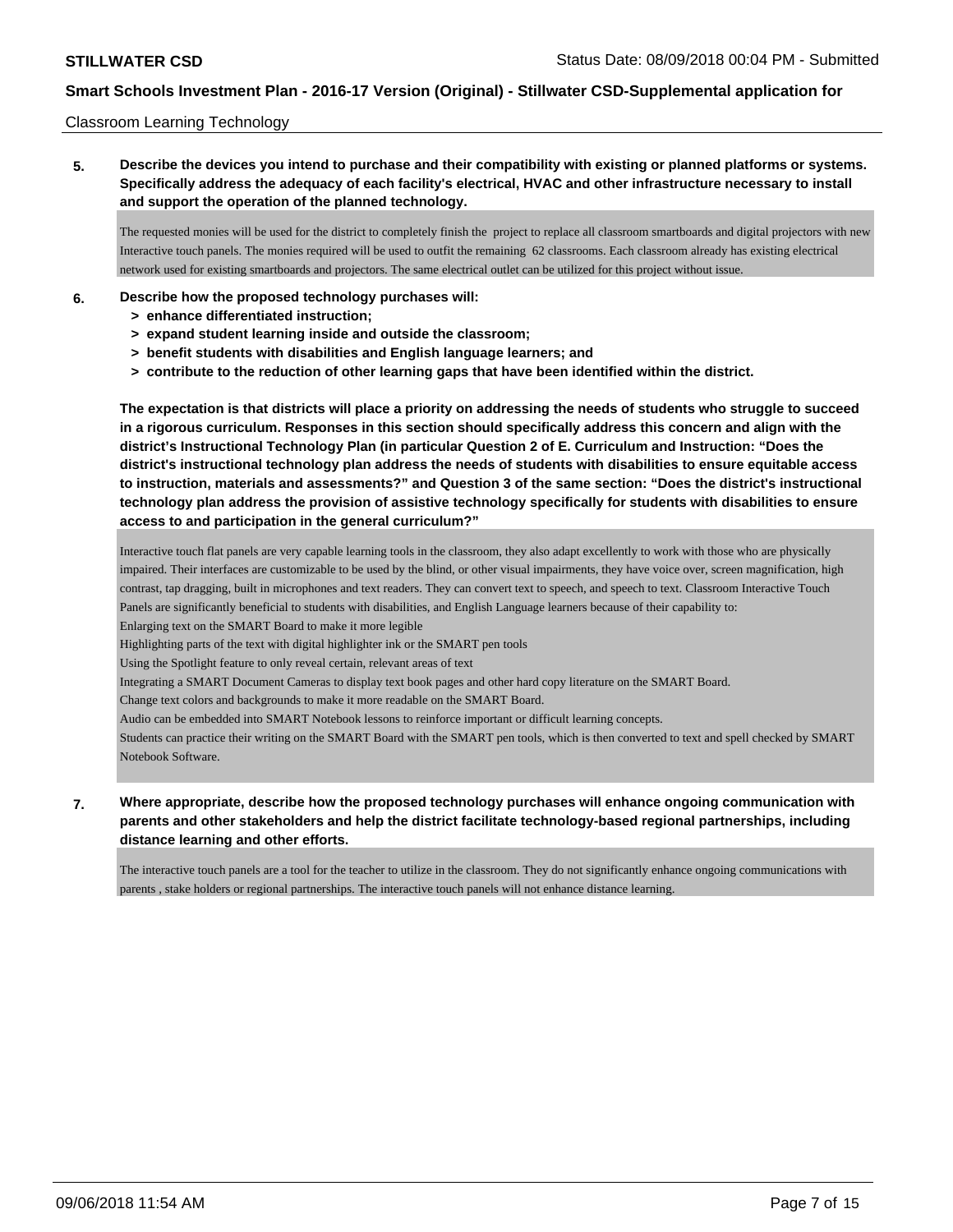### Classroom Learning Technology

**8. Describe the district's plan to provide professional development to ensure that administrators, teachers and staff can employ the technology purchased to enhance instruction successfully.**

**Note: This response should be aligned and expanded upon in accordance with your district's response to Question 1 of F. Professional Development of your Instructional Technology Plan: "Please provide a summary of professional development offered to teachers and staff, for the time period covered by this plan, to support technology to enhance teaching and learning. Please include topics, audience and method of delivery within your summary."**

Each teacher receiving a SMART interactive touch panel will receive 6 hours of professional development on how to use the device and the associated SMART software. The teachers also have access to a library of video training's on a host of technology integration topics, as well as on demand immediate access to live help as needed through a remote session.

Stillwater provides multiple technology trainings throughout the year to Staff. These training come through many forms: Superintendents conference days, Wednesday afternoon technology PD trainings, and onsite model schools software integration specialists that come twice per week. In addition we also offer offsite learning opportunities through certified apple and Google trainers..

 The Stillwater K-12 technology integration team meets 4 or more times per year to discuss the next steps in professional development to best integrate technology in the classrooms. Our staff is surveyed multiple times throughout the year to evaluate the skills learned, and to determine who still needs help in acquiring these digital skills. Skills include: sharing documents for live collaboration, electronically distributing and collecting assignments, converting paper worksheets to digital worksheets and editing.

- **9. Districts must contact the SUNY/CUNY teacher preparation program that supplies the largest number of the district's new teachers to request advice on innovative uses and best practices at the intersection of pedagogy and educational technology.**
	- By checking this box, you certify that you have contacted the SUNY/CUNY teacher preparation program that supplies the largest number of your new teachers to request advice on these issues.
	- **9a. Please enter the name of the SUNY or CUNY Institution that you contacted.**

SunyPlattsburgh

**9b. Enter the primary Institution phone number.**

5187925425

**9c. Enter the name of the contact person with whom you consulted and/or will be collaborating with on innovative uses of technology and best practices.**

Stephen Danna

**10. A district whose Smart Schools Investment Plan proposes the purchase of technology devices and other hardware must account for nonpublic schools in the district.**

### **Are there nonpublic schools within your school district?**

□ Yes

 $\boxtimes$  No

**11. Nonpublic Classroom Technology Loan Calculator**

**The Smart Schools Bond Act provides that any Classroom Learning Technology purchases made using Smart Schools funds shall be lent, upon request, to nonpublic schools in the district. However, no school district shall be required to loan technology in amounts greater than the total obtained and spent on technology pursuant to the Smart Schools Bond Act and the value of such loan may not exceed the total of \$250 multiplied by the nonpublic school enrollment in the base year at the time of enactment. See:**

**http://www.p12.nysed.gov/mgtserv/smart\_schools/docs/Smart\_Schools\_Bond\_Act\_Guidance\_04.27.15\_Final.pdf.**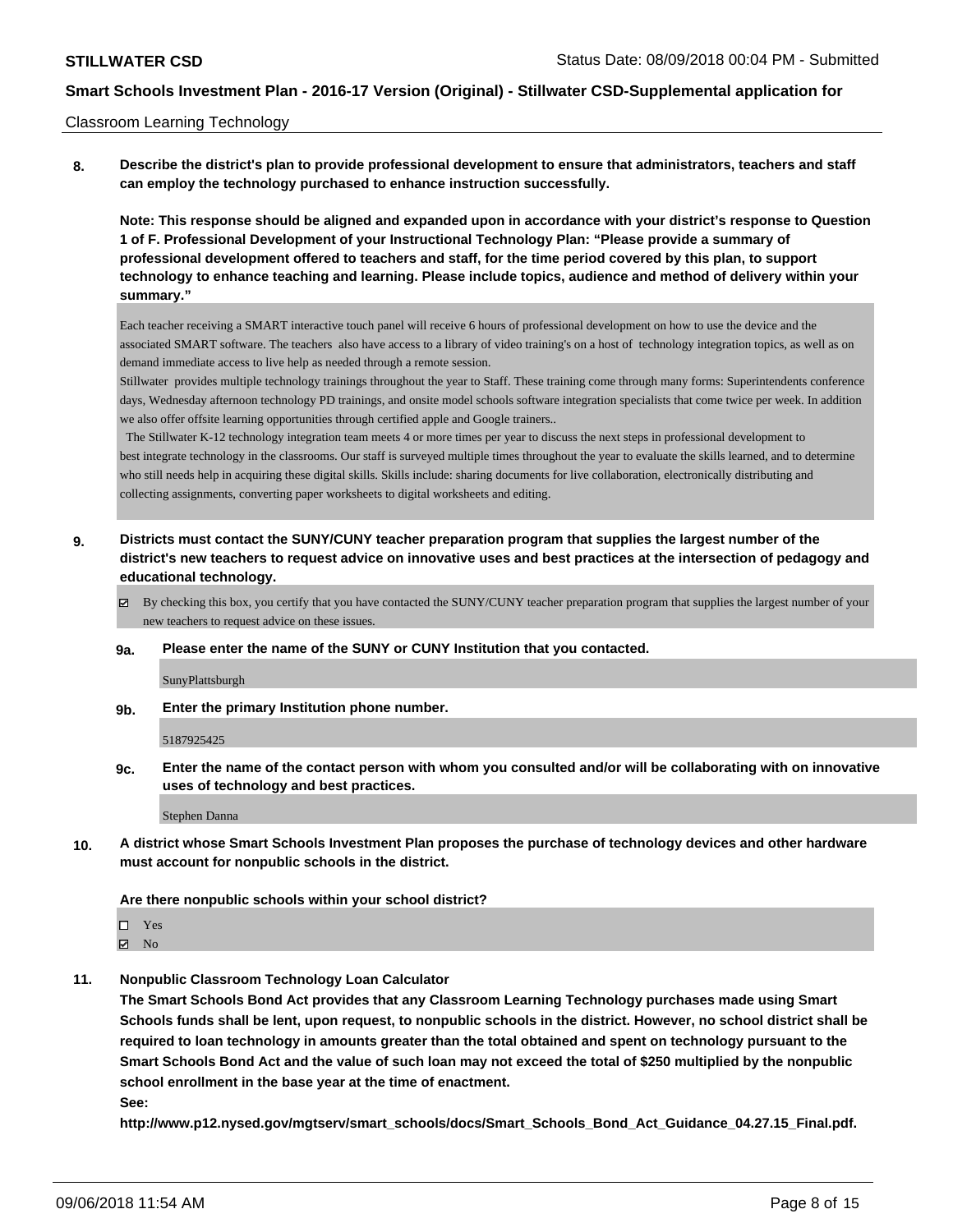Classroom Learning Technology

|                                     | 1. Classroom<br>Technology<br>Sub-allocation | l 2. Public<br>Enrollment<br>$(2014 - 15)$ | 3. Nonpublic<br>Enrollment<br>$(2014-15)$ | l 4. Sum of<br>Public and<br>l Nonpublic                                                      | 15. Total Per<br>Pupil Sub-<br>lallocation | 6. Total<br>Nonpublic Loan  <br>Amount |
|-------------------------------------|----------------------------------------------|--------------------------------------------|-------------------------------------------|-----------------------------------------------------------------------------------------------|--------------------------------------------|----------------------------------------|
|                                     |                                              |                                            |                                           | Enrollment                                                                                    |                                            |                                        |
| Calculated Nonpublic Loan<br>Amount |                                              |                                            |                                           | (No Response)   (No Response)   (No Response)   (No Response)   (No Response)   (No Response) |                                            |                                        |

**12. To ensure the sustainability of technology purchases made with Smart Schools funds, districts must demonstrate a long-term plan to maintain and replace technology purchases supported by Smart Schools Bond Act funds. This sustainability plan shall demonstrate a district's capacity to support recurring costs of use that are ineligible for Smart Schools Bond Act funding such as device maintenance, technical support, Internet and wireless fees, maintenance of hotspots, staff professional development, building maintenance and the replacement of incidental items. Further, such a sustainability plan shall include a long-term plan for the replacement of purchased devices and equipment at the end of their useful life with other funding sources.**

 $\boxtimes$  By checking this box, you certify that the district has a sustainability plan as described above.

**13. Districts must ensure that devices purchased with Smart Schools Bond funds will be distributed, prepared for use, maintained and supported appropriately. Districts must maintain detailed device inventories in accordance with generally accepted accounting principles.**

By checking this box, you certify that the district has a distribution and inventory management plan and system in place.

**14. If you are submitting an allocation for Classroom Learning Technology complete this table. Note that the calculated Total at the bottom of the table must equal the Total allocation for this category that you entered in the SSIP Overview overall budget.**

|                         | Sub-Allocation |
|-------------------------|----------------|
| Interactive Whiteboards | 333,338        |
| Computer Servers        | (No Response)  |
| Desktop Computers       | (No Response)  |
| <b>Laptop Computers</b> | (No Response)  |
| <b>Tablet Computers</b> | (No Response)  |
| <b>Other Costs</b>      | 15,090         |
| <b>Totals:</b>          | 348,428        |

**15. Please detail the type, quantity, per unit cost and total cost of the eligible items under each sub-category. This is especially important for any expenditures listed under the "Other" category. All expenditures must be capital-bond eligible to be reimbursed through the SSBA. If you have any questions, please contact us directly through smartschools@nysed.gov.**

**Please specify in the "Item to be Purchased" field which specific expenditures and items are planned to meet the district's nonpublic loan requirement, if applicable.**

**NOTE: Wireless Access Points that will be loaned/purchased for nonpublic schools should ONLY be included in this category, not under School Connectivity, where public school districts would list them.**

| Select the allowable expenditure<br>type.<br>Repeat to add another item under<br>each type. | I Item to be Purchased                | Quantity | Cost per Item | <b>Total Cost</b> |
|---------------------------------------------------------------------------------------------|---------------------------------------|----------|---------------|-------------------|
| Interactive Whiteboards                                                                     | SPNL-6275-6065 Interactive flat panel | 62       | 4,999         | 309,938           |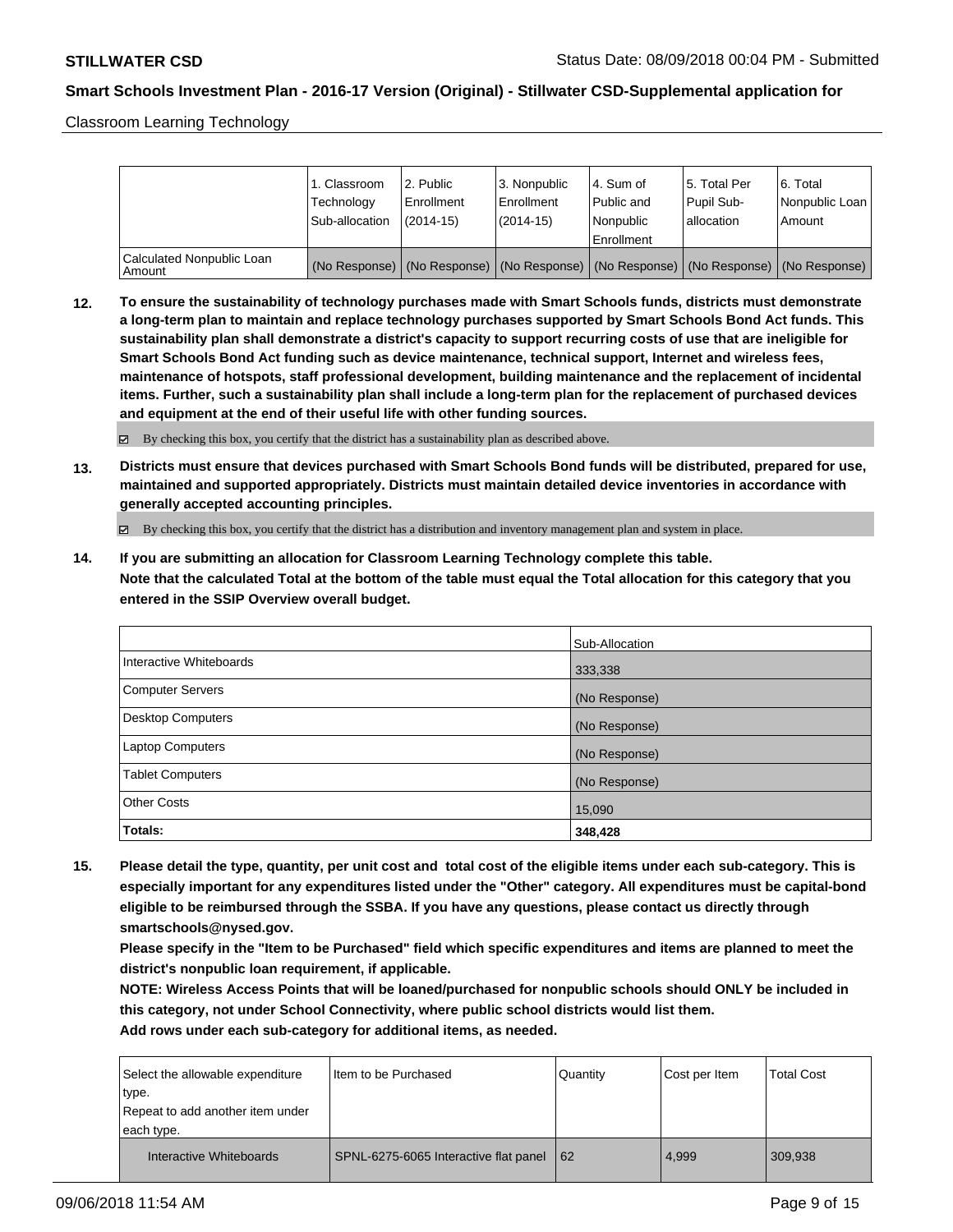Classroom Learning Technology

| Select the allowable expenditure | Item to be Purchased                                            | Quantity | Cost per Item | <b>Total Cost</b> |
|----------------------------------|-----------------------------------------------------------------|----------|---------------|-------------------|
| type.                            |                                                                 |          |               |                   |
| Repeat to add another item under |                                                                 |          |               |                   |
| each type.                       |                                                                 |          |               |                   |
|                                  | with IQ and Smart learning suite                                |          |               |                   |
| Interactive Whiteboards          | RS-IFP Rail system and mount for<br>Interactive flat panel      | 52       | 450           | 23,400            |
| <b>Other Costs</b>               | CAT5-XT-1100                                                    | 61       | 99            | 6,039             |
| <b>Other Costs</b>               | 8IN DISPLAYPORT MALE TO HDMI<br><b>FEMALE ADAPTER CONVERTER</b> | 84       | 20            | 1,680             |
| <b>Other Costs</b>               | RCA to HDMI converter                                           | 37       | 17            | 629               |
| <b>Other Costs</b>               | HDMI025 25ft HDMI Cable                                         | 84       | 38            | 3,192             |
| <b>Other Costs</b>               | RJ45025S 25 foot Shielded CAT5<br>Cable                         | 84       | 25            | 2,100             |
| <b>Other Costs</b>               | iRover <sup>2</sup> mobile cart for interactive<br>touch panels | 1        | 1,450         | 1,450             |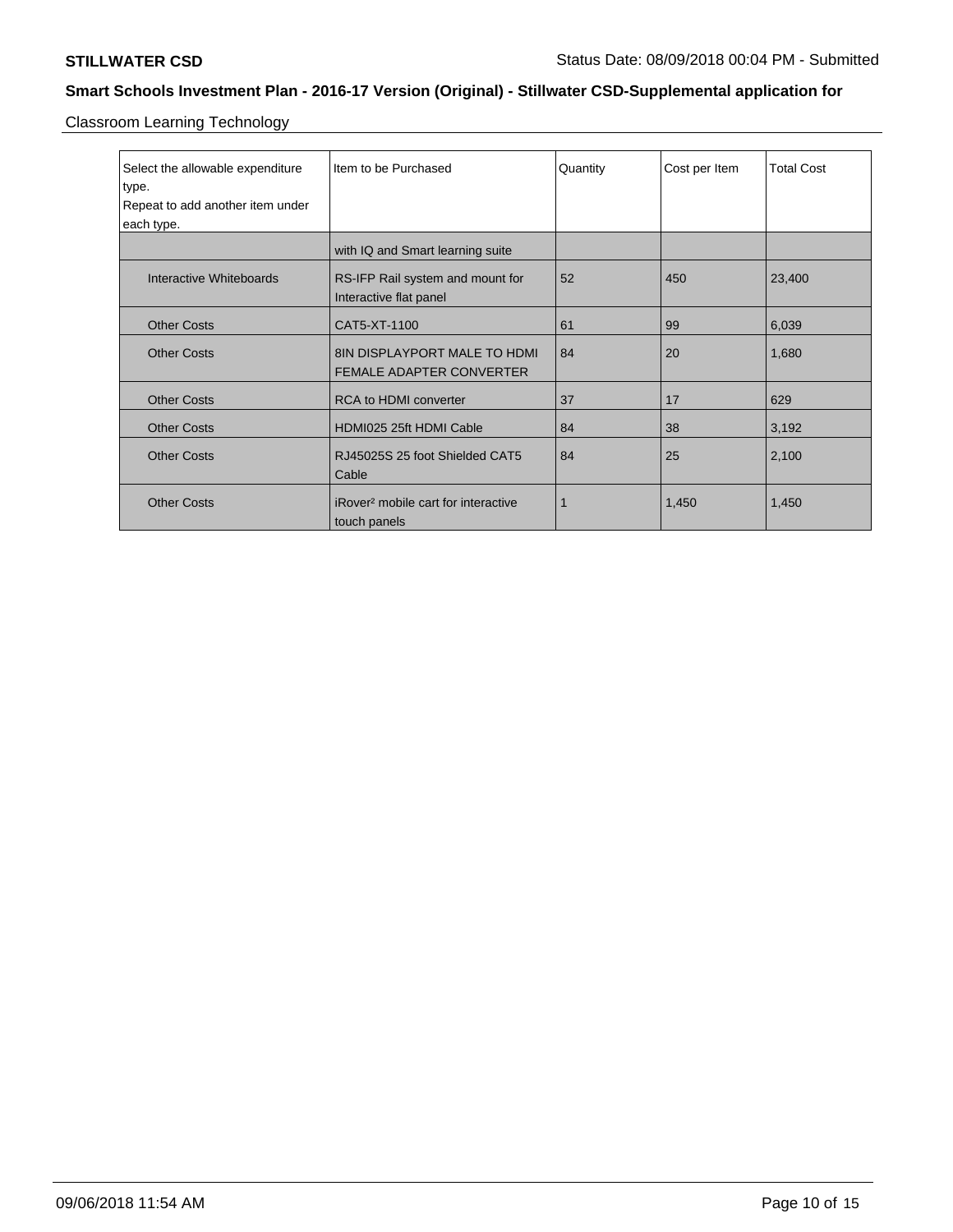### Pre-Kindergarten Classrooms

**1. Provide information regarding how and where the district is currently serving pre-kindergarten students and justify the need for additional space with enrollment projections over 3 years.**

(No Response)

- **2. Describe the district's plan to construct, enhance or modernize education facilities to accommodate prekindergarten programs. Such plans must include:**
	- **Specific descriptions of what the district intends to do to each space;**
	- **An affirmation that pre-kindergarten classrooms will contain a minimum of 900 square feet per classroom;**
	- **The number of classrooms involved;**
	- **The approximate construction costs per classroom; and**
	- **Confirmation that the space is district-owned or has a long-term lease that exceeds the probable useful life of the improvements.**

(No Response)

**3. Smart Schools Bond Act funds may only be used for capital construction costs. Describe the type and amount of additional funds that will be required to support ineligible ongoing costs (e.g. instruction, supplies) associated with any additional pre-kindergarten classrooms that the district plans to add.**

(No Response)

**4. All plans and specifications for the erection, repair, enlargement or remodeling of school buildings in any public school district in the State must be reviewed and approved by the Commissioner. Districts that plan capital projects using their Smart Schools Bond Act funds will undergo a Preliminary Review Process by the Office of Facilities Planning.**

**Please indicate on a separate row each project number given to you by the Office of Facilities Planning.**

| Project Number |  |
|----------------|--|
| (No Response)  |  |
|                |  |

**5. If you have made an allocation for Pre-Kindergarten Classrooms, complete this table.**

**Note that the calculated Total at the bottom of the table must equal the Total allocation for this category that you entered in the SSIP Overview overall budget.**

|                                          | Sub-Allocation |
|------------------------------------------|----------------|
| Construct Pre-K Classrooms               | (No Response)  |
| Enhance/Modernize Educational Facilities | (No Response)  |
| <b>Other Costs</b>                       | (No Response)  |
| Totals:                                  | 0              |

**6. Please detail the type, quantity, per unit cost and total cost of the eligible items under each sub-category. This is especially important for any expenditures listed under the "Other" category. All expenditures must be capital-bond eligible to be reimbursed through the SSBA. If you have any questions, please contact us directly through smartschools@nysed.gov.**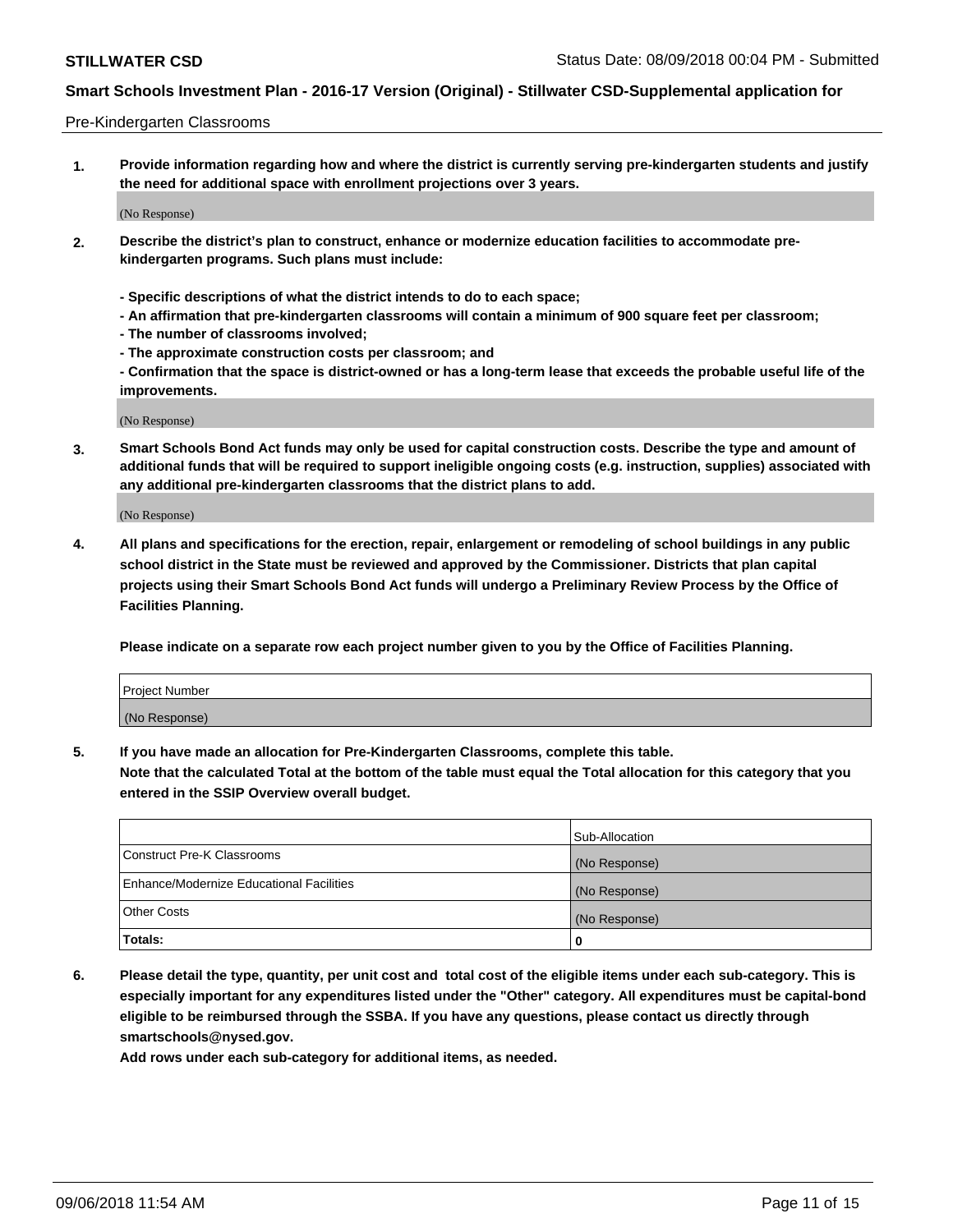Pre-Kindergarten Classrooms

| Select the allowable expenditure | Item to be purchased | Quantity      | Cost per Item | <b>Total Cost</b> |
|----------------------------------|----------------------|---------------|---------------|-------------------|
| type.                            |                      |               |               |                   |
| Repeat to add another item under |                      |               |               |                   |
| each type.                       |                      |               |               |                   |
| (No Response)                    | (No Response)        | (No Response) | (No Response) | (No Response)     |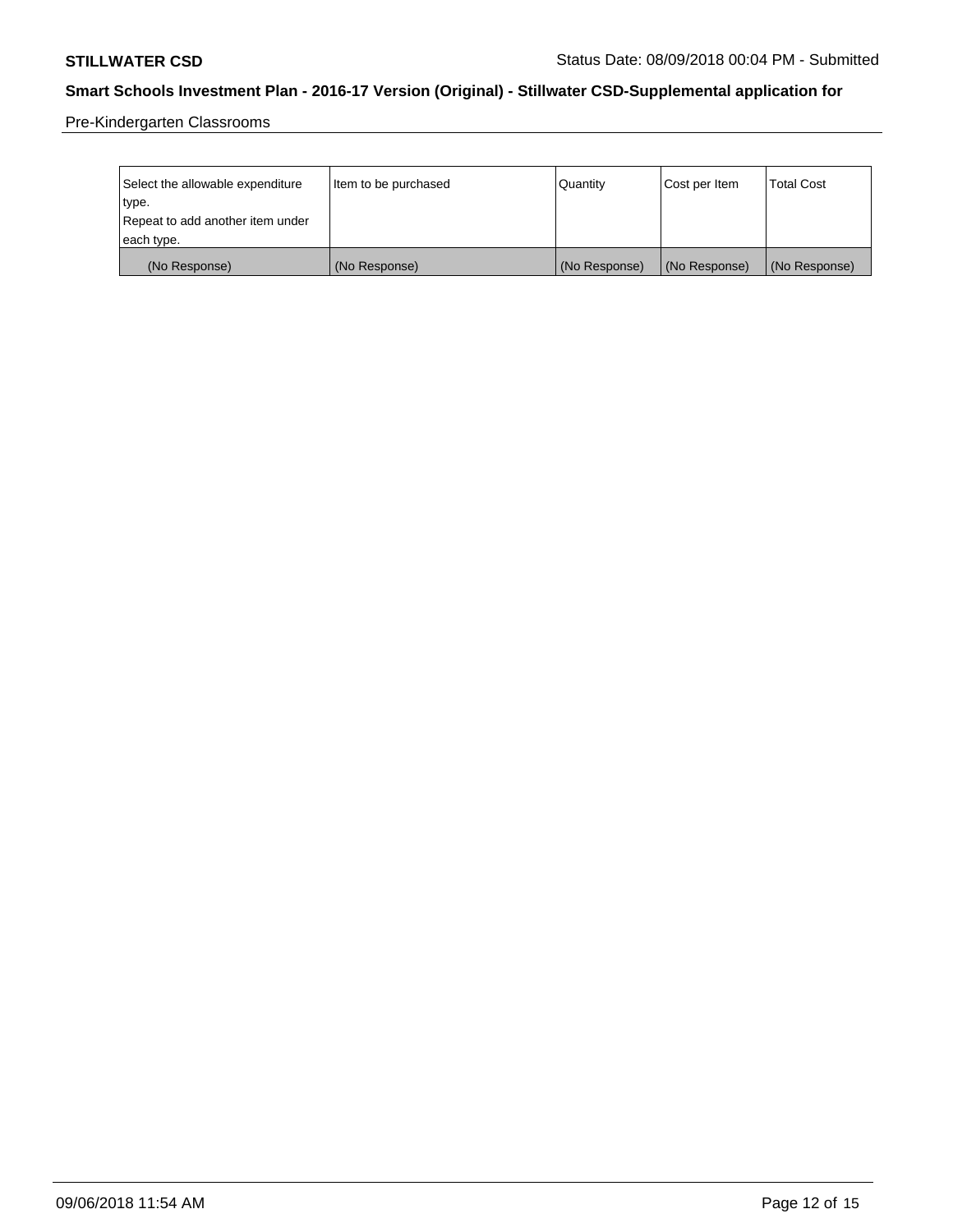Replace Transportable Classrooms

**1. Describe the district's plan to construct, enhance or modernize education facilities to provide high-quality instructional space by replacing transportable classrooms.**

(No Response)

**2. All plans and specifications for the erection, repair, enlargement or remodeling of school buildings in any public school district in the State must be reviewed and approved by the Commissioner. Districts that plan capital projects using their Smart Schools Bond Act funds will undergo a Preliminary Review Process by the Office of Facilities Planning.**

**Please indicate on a separate row each project number given to you by the Office of Facilities Planning.**

| Project Number |  |
|----------------|--|
|                |  |
|                |  |
|                |  |
|                |  |
| (No Response)  |  |
|                |  |
|                |  |
|                |  |

**3. For large projects that seek to blend Smart Schools Bond Act dollars with other funds, please note that Smart Schools Bond Act funds can be allocated on a pro rata basis depending on the number of new classrooms built that directly replace transportable classroom units.**

**If a district seeks to blend Smart Schools Bond Act dollars with other funds describe below what other funds are being used and what portion of the money will be Smart Schools Bond Act funds.**

(No Response)

**4. If you have made an allocation for Replace Transportable Classrooms, complete this table. Note that the calculated Total at the bottom of the table must equal the Total allocation for this category that you entered in the SSIP Overview overall budget.**

|                                                | Sub-Allocation |
|------------------------------------------------|----------------|
| Construct New Instructional Space              | (No Response)  |
| Enhance/Modernize Existing Instructional Space | (No Response)  |
| <b>Other Costs</b>                             | (No Response)  |
| Totals:                                        | 0              |

**5. Please detail the type, quantity, per unit cost and total cost of the eligible items under each sub-category. This is especially important for any expenditures listed under the "Other" category. All expenditures must be capital-bond eligible to be reimbursed through the SSBA. If you have any questions, please contact us directly through smartschools@nysed.gov.**

| Select the allowable expenditure | Item to be purchased | l Quantitv    | Cost per Item | <b>Total Cost</b> |
|----------------------------------|----------------------|---------------|---------------|-------------------|
| type.                            |                      |               |               |                   |
| Repeat to add another item under |                      |               |               |                   |
| each type.                       |                      |               |               |                   |
| (No Response)                    | (No Response)        | (No Response) | (No Response) | (No Response)     |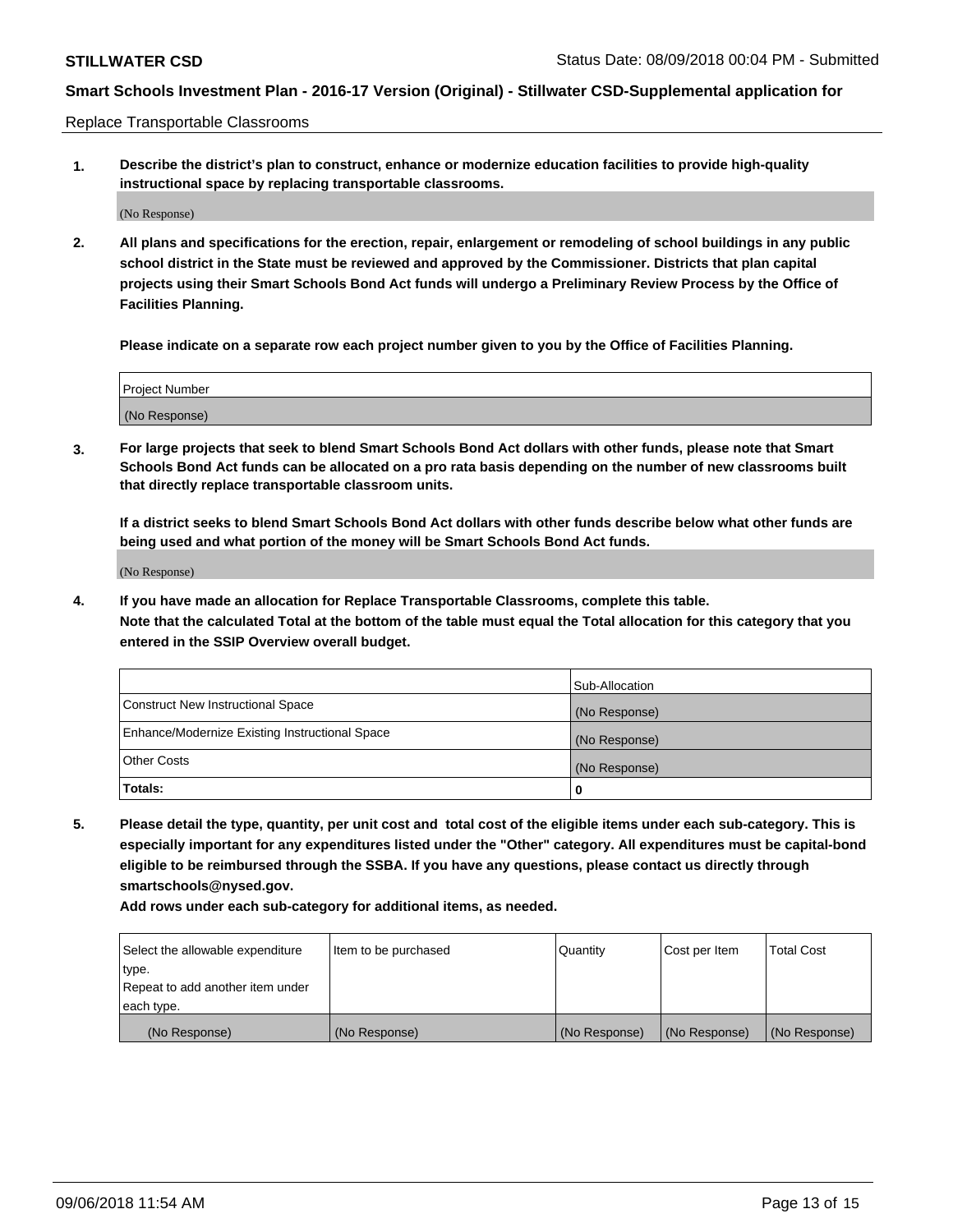High-Tech Security Features

**1. Describe how you intend to use Smart Schools Bond Act funds to install high-tech security features in school buildings and on school campuses.**

(No Response)

**2. All plans and specifications for the erection, repair, enlargement or remodeling of school buildings in any public school district in the State must be reviewed and approved by the Commissioner. Districts that plan capital projects using their Smart Schools Bond Act funds will undergo a Preliminary Review Process by the Office of Facilities Planning.** 

**Please indicate on a separate row each project number given to you by the Office of Facilities Planning.**

| <b>Project Number</b> |  |
|-----------------------|--|
| (No Response)         |  |

- **3. Was your project deemed eligible for streamlined Review?**
	- Yes
	- $\square$  No
- **4. Include the name and license number of the architect or engineer of record.**

| <b>Name</b>   | License Number |
|---------------|----------------|
| (No Response) | (No Response)  |

**5. If you have made an allocation for High-Tech Security Features, complete this table.**

**Note that the calculated Total at the bottom of the table must equal the Total allocation for this category that you entered in the SSIP Overview overall budget.**

|                                                      | Sub-Allocation |
|------------------------------------------------------|----------------|
| Capital-Intensive Security Project (Standard Review) | (No Response)  |
| <b>Electronic Security System</b>                    | (No Response)  |
| <b>Entry Control System</b>                          | (No Response)  |
| Approved Door Hardening Project                      | (No Response)  |
| <b>Other Costs</b>                                   | (No Response)  |
| Totals:                                              | 0              |

**6. Please detail the type, quantity, per unit cost and total cost of the eligible items under each sub-category. This is especially important for any expenditures listed under the "Other" category. All expenditures must be capital-bond eligible to be reimbursed through the SSBA. If you have any questions, please contact us directly through smartschools@nysed.gov.**

| Select the allowable expenditure | Item to be purchased | Quantity      | Cost per Item | <b>Total Cost</b> |
|----------------------------------|----------------------|---------------|---------------|-------------------|
| type.                            |                      |               |               |                   |
| Repeat to add another item under |                      |               |               |                   |
| each type.                       |                      |               |               |                   |
| (No Response)                    | (No Response)        | (No Response) | (No Response) | (No Response)     |